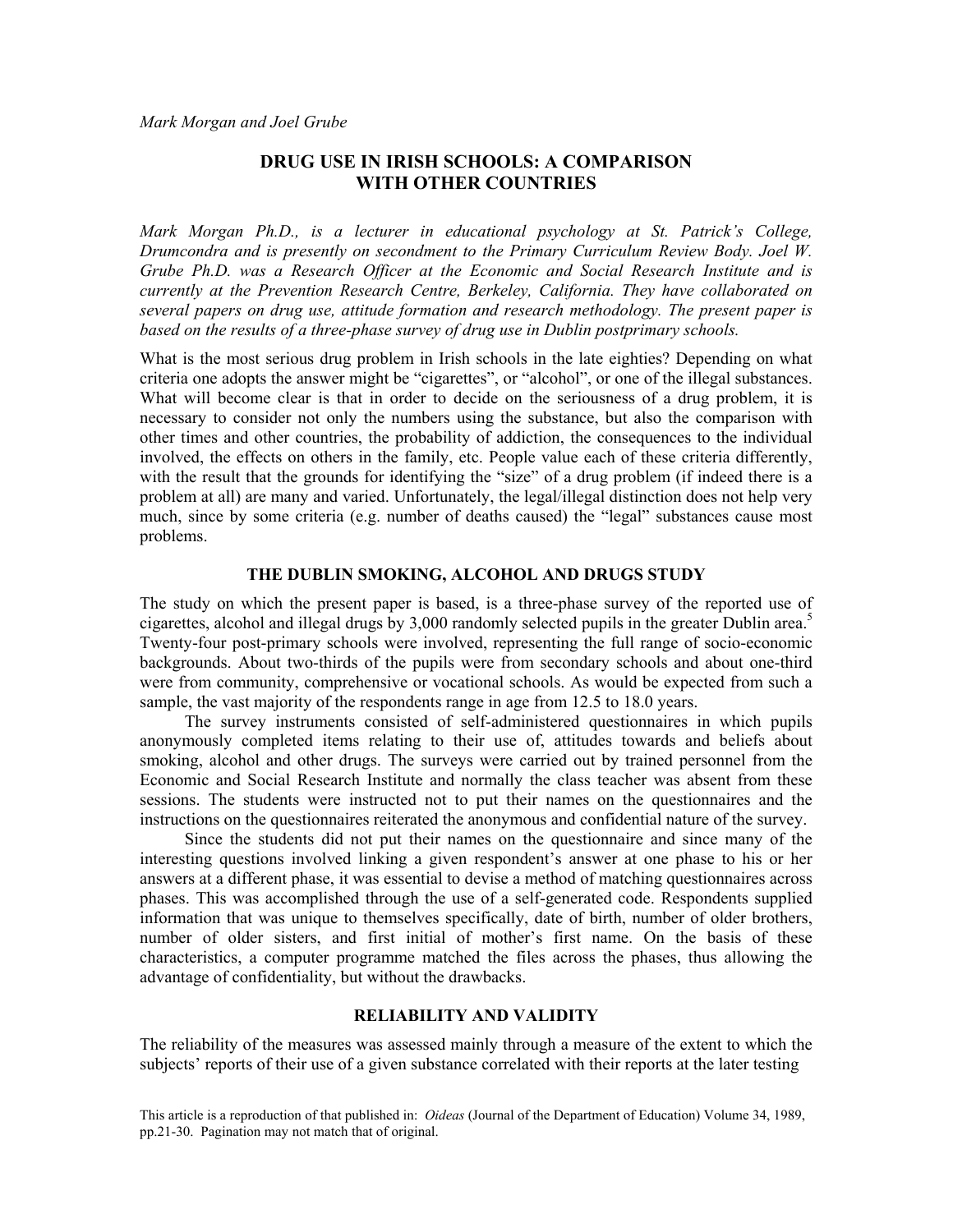session, i.e., test-retesting reliability. In other words, a measure of the consistency of students' responses was obtained. These correlations are quite high; .83 for smoking, .72 for drinking and .53 for illegal drug use. While the reliability for illegal drug use is somewhat low, an inspection of the data showed that most of the change was due to changes from "never having used" a drug to "having used it once" during the previous month. In other words some of the "unreliability" may have been due to actual changes in behaviour during the interval in question.

 While consistency is a necessary condition for validity, it does not of itself guarantee the validity of subjects' reports. The reason for this is that, while the students may have been consistent in their reports, they may have been consistently untruthful. While this seems implausible, given that the tests were unexpected, it seemed worthwhile to try to eliminate some of the sources of invalidity. Two major sources of invalidity are generally thought to be problematic. Firstly, it may be that some adolescents under-report the extent to which they smoke, drink, or use illegal drugs because these behaviours either are illegal or are disapproved of by adults. On the other hand, a desire to appear grown up may result in overclaiming by some other adolescents. The present study included a control for this last possibility by listing among the illegal a nonexistent substance with a plausible-sounding name. In fact 1.6 per cent claimed to have used this fictitious substance – an indication that this minority may have been overclaiming for other substances, but also an indication that overclaiming may not have been a widespread threat to validity.

 The present study did not include a safeguard against under-reporting. However, those studies that have investigated this issue have come to the conclusion that confidential self-reports are the most valuable, and in many cases the only, way to obtain valid accounts of these kinds of behaviours.<sup>3</sup>

# **PREVALENCE OF CIGARETTE SMOKING**

To make our measures comparable to those used by other investigators, two concepts need to be defined viz., lifetime prevalence and current prevalence. "Lifetime prevalence" refers to the fact that a person has used a given substance (e.g., smoked a cigarette) at some time in their lives. "Current prevalence" refers to the use of the substance in question over the last month. These concepts provide valuable cross-national comparisons and are much better than measures like percentages of "real" smokers or "casual" smokers.

 Just over two-thirds of the sample had smoked a cigarette at some time in their lives. About half of those aged 13 years had smoked at some time, while at age 17, 74 per cent had smoked at some time. Interestingly, the primary school years seemed to be of crucial importance in initial experimentation with cigarettes; about two-thirds of the pupils had their first cigarette during the ages 9-12 years old.

 Over one-third of the sample were current smokers (they had smoked during the previous month). What is particularly noteworthy is that a great number of these current smokers were in fact daily smokers. In fact, a distinguishing feature of our young smokers was the high proportion of daily smokers. The percentage of such daily smokers shows a dramatic rise from age 13 to age 16 years. At age 13 only 12.5 per cent of the sample were daily smokers. By age 16 years the number of daily smokers had increased to over 30 per cent.

 How do these figures compare to other countries? By any standard the level of smoking is extremely high. Although it is difficult to get precise comparable samples, the indications are that the rates of smoking in England are several percentage points below those described above.<sup>10</sup> In general, the rates from mainland Europe tend to be below those reported above. In particular a study supported by the WHO in Norway, Finland, and Austria showed a level of regular smoking that was 3 to 5 percentage points below the Dublin rates.' Only French adolescents seem to smoke more frequently than their Irish counterparts.<sup>8</sup>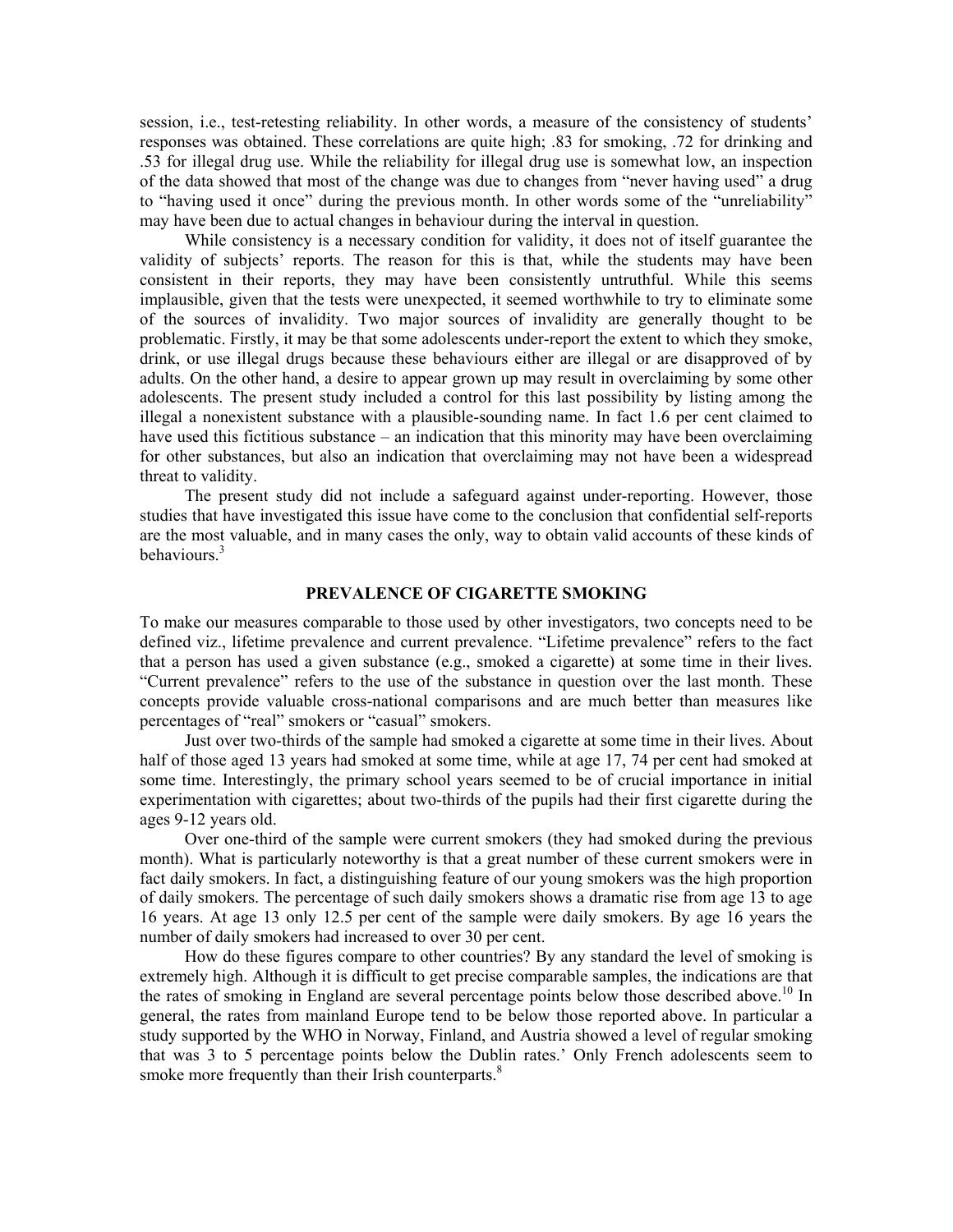A number of very comprehensive studies from the United States are directly comparable to the present one, because identical wordings in the questionnaires were used. In particular a series of annual studies of high-school seniors gives an excellent picture of the levels of smoking at age 16+.<sup>6</sup> In the same year and by the same criteria as the present study, 18.7 per cent of this latter group were regular (daily) smokers in the United States, while the corresponding figure in our study is almost 30 per cent. Furthermore, the figures from the U.S. suggest a decline in the number of young smokers in that country, particularly boys. Over the years 1977 to 1986 there was a drop in the number of regular smokers from 28 to about 18 per cent. The available figures suggest that the number of young Irish adolescents who smoke has remained remarkably stable.

# **PREVALENCE OF DRINKING**

The percentage of post-primary pupils who reported that they had ever consumed a drink is shown in Table 1, for each age-group between 13 and 17 years. It can be seen that almost twothirds of the sample said that they had drunk one whole drink at least once in their lives. Data was also obtained on whether certain alcoholic beverages were more popular than others among these adolescent drinkers. It was apparent that beer (including lager and stout) was by far the most popular, with 46 per cent of the sample having drunk beer at some time. Wine and spirits were next most popular with 45 per cent and 39 per cent having drunk these substances, while just 35 per cent had consumed cider at some time.

| Age      | Girls | <b>Boys</b> | Total |
|----------|-------|-------------|-------|
| 13 years | 37.9  | 56.8        | 45.0  |
| 14 years | 49.7  | 68.3        | 57.9  |
| 15 years | 59.7  | 73.1        | 65.7  |
| 16 years | 66.8  | 78.1        | 73.6  |
| 17 years | 75.5  | 81.8        | 79.2  |
| Total    | 56.8  | 73.6        | 65.0  |

| Table 1. Percentage Lifetime Drinking Rates by Age and Gender |  |
|---------------------------------------------------------------|--|
| (adapted from Grube and Morgan, 1986)                         |  |

Information was obtained also on the number of young people who ever felt drunk. A number of aspects of these figures are of particular interest. Firstly, over one-third of the total sample had felt drunk at least once. Secondly, a minority had been drunk at least six times. Among those students who had tried alcohol the figures are substantially higher. Of these students, nearly threefifths had felt drunk at some time and nearly a quarter had done so on at least six occasions.

 It would seem that in comparison to other countries, the levels of drinking are mid-way between low-consumption countries like Israel and high-consumption countries like France.<sup>8</sup> A particularly striking feature of the Irish figures is the relatively high number who have never sampled a drink by age 16. The fact that our percentage of total-abstainers is high by international standards may be surprising given that all countries have some legal curbs on youthful drinking. In fact, every country has a massive problem of under-age drinking. By the other hand, the level of reported drunkeness among the present sample is high by international standards. It would seem, therefore, that the pattern of drinking among young people is a reflection of the drinking pattern among Irish adults in that a significant minority do not drink at all, while a sizable minority drink frequently to the point of feeling drunk.

## **ILLEGAL DRUG USE**

The percentages of students who reported ever having used each of the individual categories of drugs are shown in Table 2, along with the percentages of having used them in the previous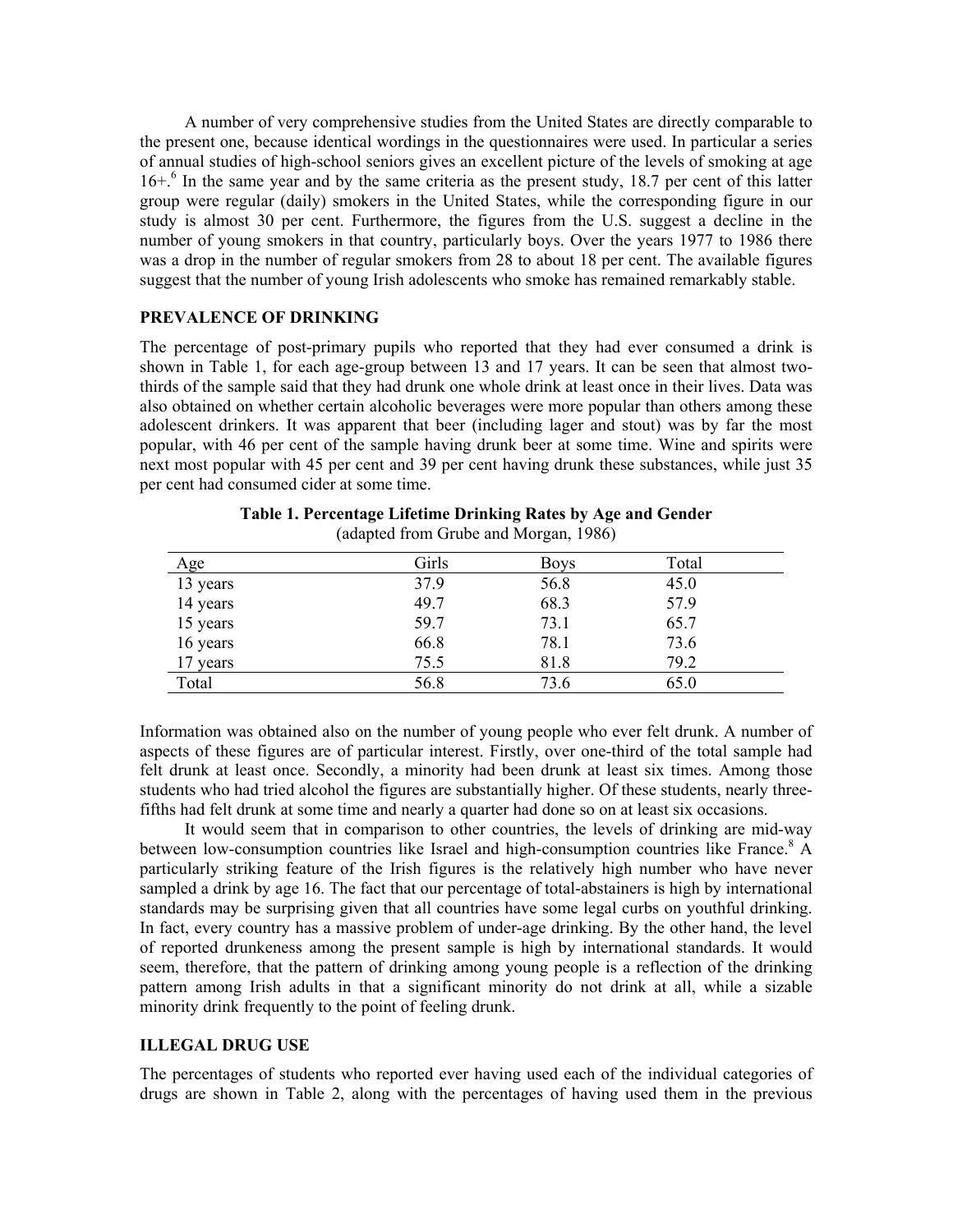months. By far the most popular substances among these young people were glue (or other inhalants) or marijuana. About 13 per cent of the sample had tried each of these at some time in their lives. Use of the remaining substances were considerably less frequent. It is interesting that nearly 3 per cent of the students had tried substances without knowing what they were. Another important point is that many of the students had tried more than one drug. In fact of those who had used drugs, about 23 per cent had tried two substances, 17 per cent had tried three or four substances and 14 per cent had tried five or more.

| Age                 | Ever used | Used previous month |
|---------------------|-----------|---------------------|
| Glue-solvents       | 12.9      | 5.0                 |
| Marijuana           | 13.2      | 5.9                 |
| Heroin              | 1.2       | 0.7                 |
| Cocaine             | 1.5       | 0.7                 |
| <b>LSD</b>          | 2.7       | 1.2                 |
| <b>Barbiturates</b> | 2.7       | 1.4                 |
| Speed               | 3.3       | 1.4                 |
| Magic Mushrooms     | 4.0       | 1.2                 |
| Cough Syrup         | 4.8       | 1.8                 |
| Other Substances    | 2.8       | 0.8                 |

# **Table 2. Percentage Prevalence Rates for Illegal Drug Use**  (adapted from Grube and Morgan, 1986)

It is worth emphasising that regular use (during the previous month) is confined to a relatively small number. About 8 per cent of the students were regular users in the sense that they had used either more than one illegal substance or else they had used the same illegal substance more than twice. On the other hand, this figure means that, on average, a classroom of twenty-five pupils will have two pupils who are regular users.

 It is fair to say that the level of illegal drug use emerging in the present study is low by international standards. This is especially true for the use of marijuana. For example, the number of regular users of this drug among comparable age-groups in the United States is about ten times higher than the figure emerging from the present work.<sup>6</sup> Furthermore, while other Western countries have rates that are lower than the United States, use of this substance is generally above Irish levels in those countries, particularly in England, Scotland, France, Spain, and West Germany. $1,8$ 

 On the other hand, the use of solvents and inhalants is quite high by international standards. It is also worth noting that solvents tend to be used at a much younger age than marijuana. In fact the peak age for the use of solvents is 14 years, while the use of marijuana continues to rise up (from a very low level) up to age 17 years.

# **GENDER AND SOCIAL CLASS**

The differences between boys and girls are worth exploring in some detail. With regard to cigarettes, boys tend to start smoking at a younger age than do girls. However, by age 16 the girls have in fact caught up, so that the gender differences have disappeared. This is particularly interesting since there were substantial differences in the smoking of boys and girls until about 15 years ago. In fact probably the most worrying outcome of this whole survey is this rise in the level of smoking among adolescent females.

 The gender differences in relation to alcohol and illegal drugs can be summarised in a single generalisation, i.e., boys tend to be more frequent users especially at higher levels. Thus, while there are only minor differences between boys and girls as regards prevalence of life-time drinking, there are substantial differences with regard to reported drunkeness. Similarly, more boys tend to use illegal drugs, especially the more dangerous drugs.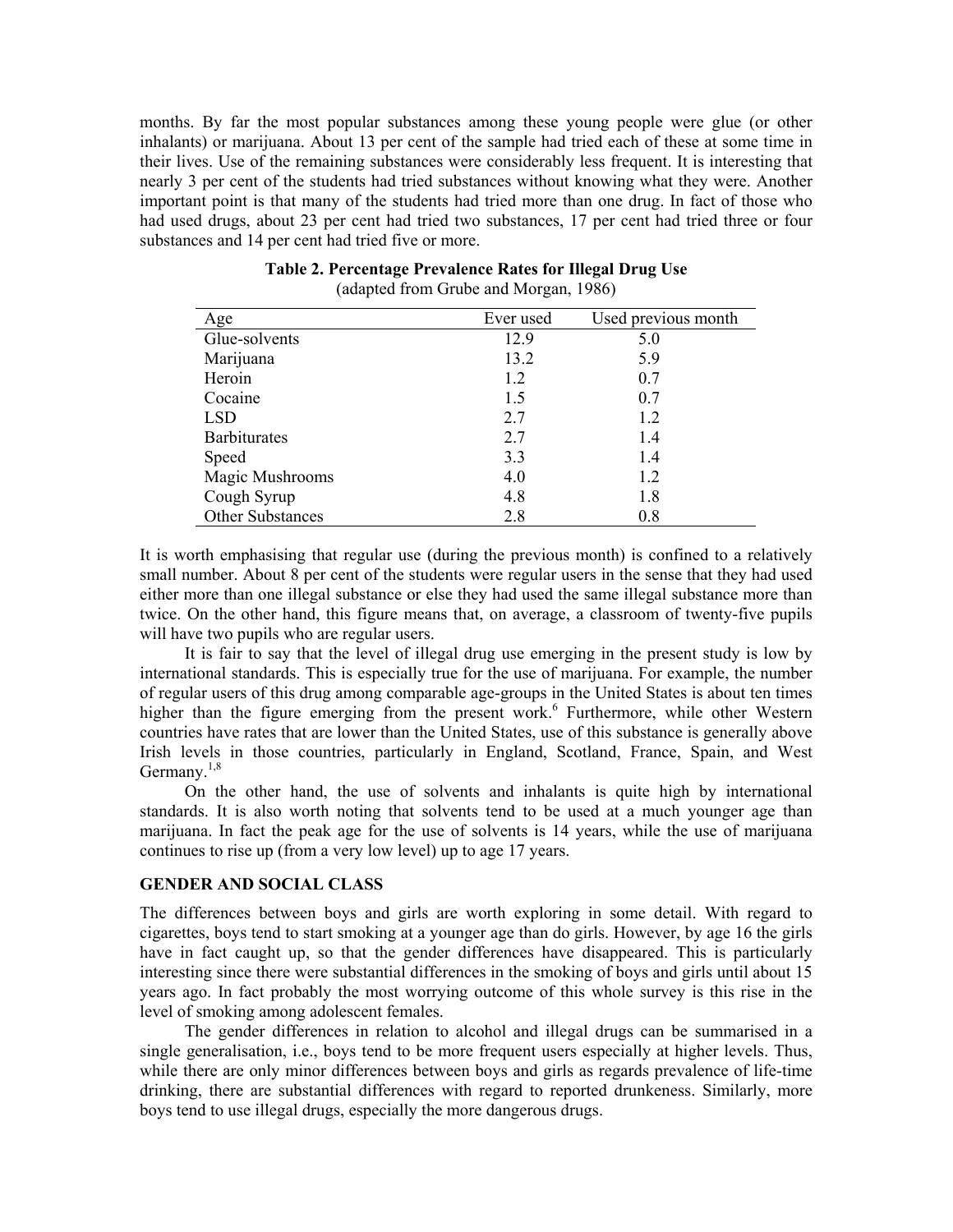Perhaps the finding that surprises most people, although it is totally consistent with results emanating from other countries, concerns the absence of social class differences.<sup>6</sup> There were no significant differences related to social background in the rates of smoking, drinking and the use of illegal drugs. Why then are drug problems frequently seen to be associated with deprivation and poverty? There are probably two reasons. The first has to do with visibility. A drug problem is much more likely to come to light in a deprived area. The second reason has to do with experimentation vs. becoming an habitual life-time user. There is some evidence that a young person from a deprived background may be somewhat more likely to "progress" to full-blown addiction than is a youth from a middle-class background.<sup>7</sup>

# **PARENTAL INFLUENCE**

There are a number of ways in which parents may be either directly or indirectly influential in relation to the likelihood of their children beginning to smoke, drink or use drugs. The first factor is their attitude – the extent to which they might approve or disapprove of the use of a given substance by their offspring. Another way is through their own example, particularly whether they smoke or drink themselves. Finally, the way that a young person relates with his or her parents may also be important.

 The evidence is that each of these factors may be important in at least some respects. It is remarkable that parental example is important for drinking but is quite unrelated to smoking. In fact, if both parents are smokers there is only a slightly greater probability that the child will smoke than if both parents are nonsmokers. It would seem that as many children are "put off" smoking by their parents smoking as are inclined to take up the habit by following parental example. On the other hand, parental attitude is an important factor relating to use of all kinds of drugs (legal and illegal), with a very permissive attitude being associated with more frequent use by children. There is also a suggestion (especially in some studies from the United States) that an extremely punitive attitude by parents may also be counterproductive.<sup>2</sup> Finally, it is worth noting that the very basic matter of the parent-child relationship is of itself a factor in the likelihood of the child beginning to smoke or drink. The section on "social bonding" in this paper will show that strong attachment to parents is associated with a lower probability of substance use. As in other areas, there are some fundamental aspects of development that seem to impinge on all behaviours.

## **PEERS AND DRUG USE**

Perhaps the commonest explanation for drug use is the concept of "peer-pressure". It has to be said that this concept is wrong in a number of respects. First of all, the people who matter are not "peers" as such but selected "friends". This matters a great deal because parents are frequently concerned about whether there are drugs in use in an environment – a concern that may be misplaced. The young people who matter are a small number of intimate friends, especially the young person's best friend. The other point is that while there is indeed a strong correlation between friends use and personal use, a , great deal of this relationship is due to selection, i.e., pupils seek out those others who have the same interests and hobbies as themselves. There is indeed a small factor of peer influence, but most of the association comes about from selective friendships.

 Another important point is that while parental *approval-disapproval* is the crucial factors, it is peer behaviour that counts (use or non-use), not whether or not the "peer-group" approves of the use of a given substance. This is especially important since approval and example frequently do not relate strongly with each other.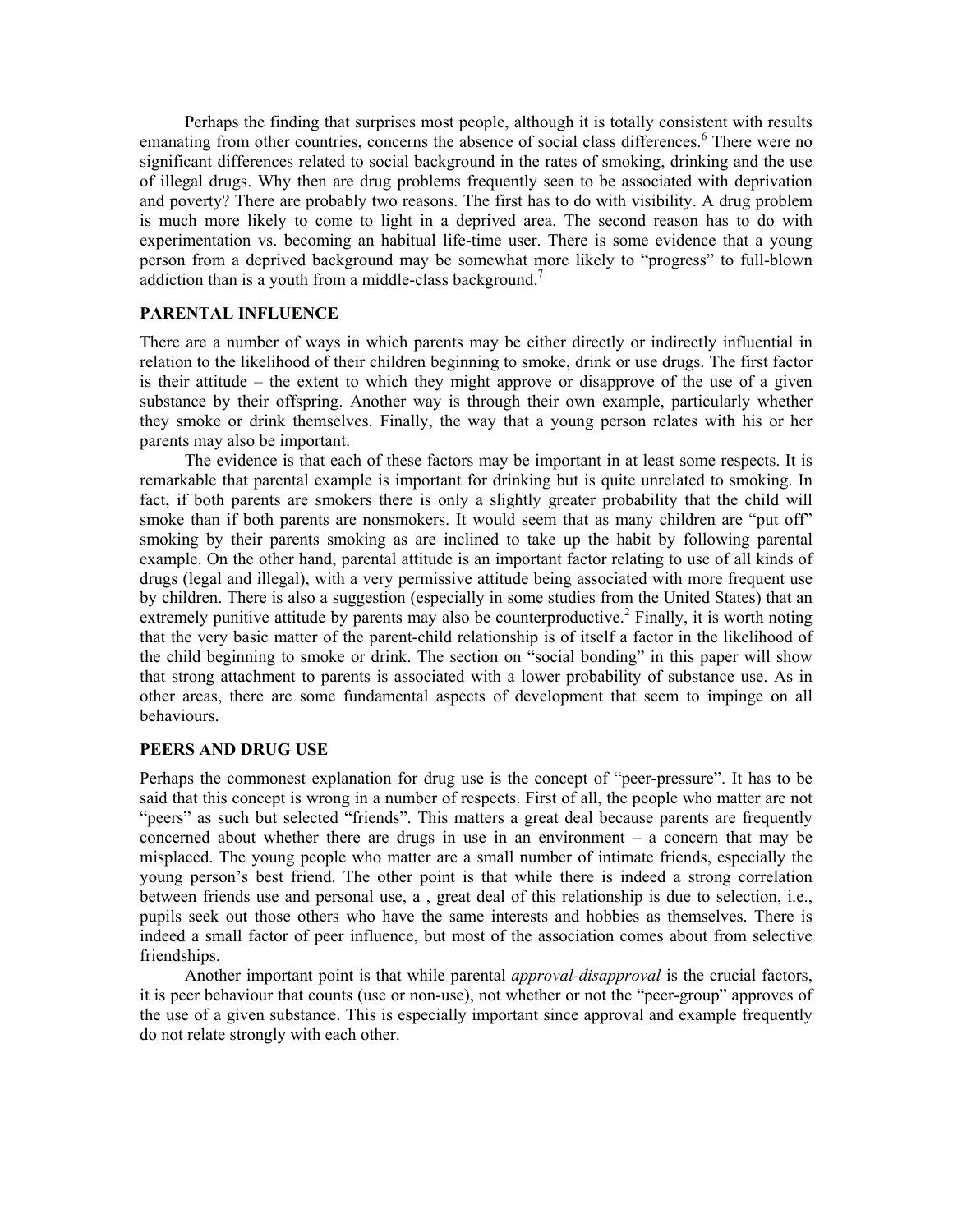#### **BELIEFS ABOUT CONSEQUENCES**

The evidence suggests that users of any substance differ in two respects as regard to their beliefs about the consequences of the use of that substance. Firstly, they are more likely to deny that negative consequences will actually occur to them. For example, cigarette-smokers are less likely to say that smoking will give them bad breath. Furthermore, they are inclined to say that the consequence is not particularly important anyway, e.g. bad breath is not a really bad thing! Conversely, with "positive consequences", the opposite pattern applies e.g. cigarettes are more likely to make you "feel relaxed" and feeling relaxed is very important.

 What is particularly interesting about this pattern of results is that it applies more especially to *short-term consequences*, e.g., "bad breath" vs. "getting lung cancer". In fact, as regards the long-term consequences there are only minimal differences in the perceptions of the dangers. This finding has implications for strategies to prevent young people starting to use such substances. It seems that a concentration on short-term consequences is a far more viable strategy than drawing attention to the long-term dangers.

# **SOCIAL BONDING AND DRUG USE**

The social control perspective in sociology<sup>9</sup> suggests that individuals are constrained from engaging in deviant behaviours by the extent that they are "bonded" to conventional social institutions such as the family, the church and the school. Weakened social bonding is said to result in a greater likelihood of involvement in anti-social activities, such as drug use and underage drinking. In the present study, two facets of bonding were measured: commitment ("How important to you think it is to get along well in school?") and attachment ("How well do you get along with your parents?").

 The results showed that bonding to church, family and school was indeed negatively related to substance use. Those young people who showed a high level of attachment and commitment to these institutions tended to be less likely to smoke, drink or use illegal drugs. However, in contrast to some of the correlations (e.g., with peer use) the size of the relationship was not very large.

## **CONCLUSIONS**

On the basis of the international comparisons it could be argued that the biggest drug problem among youth in Ireland is cigarette-smoking, followed closely by alcohol abuse. It is probably no coincidence that these are the main drug problems among the Irish adult population. A critical consideration is that the actual numbers that are affected by these legal drugs is far greater than the numbers affected by illegal substances. However, it is likely that "hard drugs" (especially heroin) will continue to be regarded as a "bigger problem". This is because of the severity and immediacy of the consequences of hard-drug usage, in contrast to long-term damage of cigarettes and alcohol to a much greater number of people.

 Knowledge of the factors associated with usage (as outlined above) should provide a basis on which prevention programmes might be devised. This is a relatively recent development, but there are a number of prevention efforts based on supplying information about consequences or providing pupils with the skills to withstand "peer pressure". A number of conclusions about these efforts are warranted by the extant evidence regarding the effectiveness of these programmes. Firstly, mere information of itself does not seem to have any demonstrated beneficial effects. There is also some indication that "misinformation" (exaggerating the dangers) may indeed have counterproductive effects. Secondly, a number of school-based programmes have indeed produced positive effects, particularly those that train young people to withstand the pressures to smoke, drink or use drugs. To date, many of these "life-skills" programmes have focused on preventing cigarette smoking and the results are quite promising.<sup>4</sup> The efforts to establish such programmes in Irish schools seem therefore to be well worthy of support.